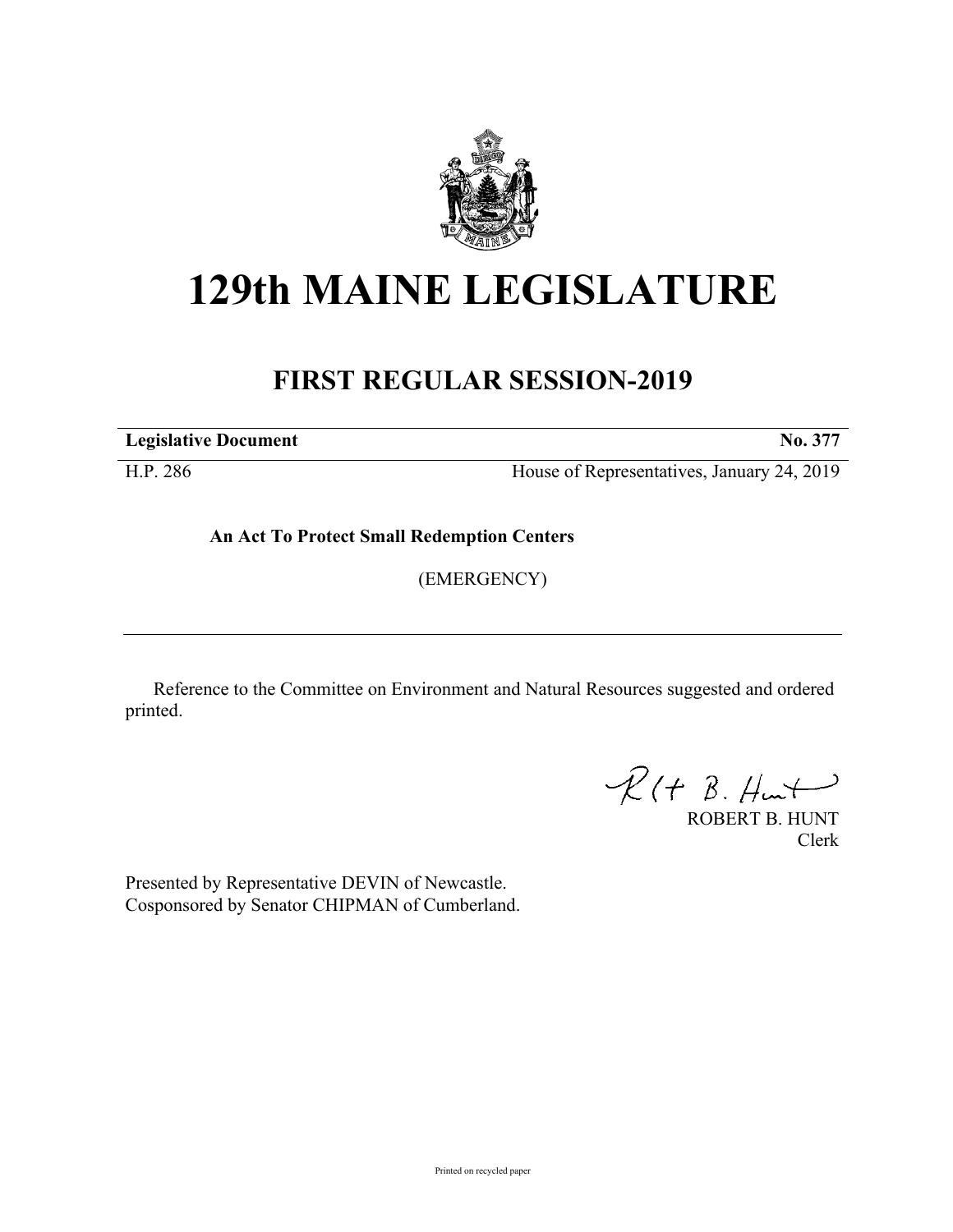**Emergency preamble. Whereas,** acts and resolves of the Legislature do not become effective until 90 days after adjournment unless enacted as emergencies; and

- **Whereas,** because the reimbursement amount for beverage container handling costs has not increased in years, some redemption centers in the State have been forced to close; and
- **Whereas,** this legislation increases the reimbursement amount beginning June 1, 2019; and
- **Whereas,** in the judgment of the Legislature, these facts create an emergency within the meaning of the Constitution of Maine and require the following legislation as immediately necessary for the preservation of the public peace, health and safety; now, therefore,
- **Be it enacted by the People of the State of Maine as follows:**
- **Sec. 1. 38 MRSA §3106, sub-§7,** as enacted by PL 2015, c. 166, §14, is amended to read:
- **7. Reimbursement of handling costs.** Reimbursement of handling costs is governed by this subsection.
- A. In addition to the payment of the refund value, the initiator of the deposit under section 3103, subsections 1, 2 and 4 shall reimburse the dealer or local redemption center for the cost of handling beverage containers subject to section 3103, in an 20 amount that equals at least  $3¢$  per returned container for containers picked up by the 21 initiator before March 1, 2004, at least  $3 \frac{1}{2}$  for containers picked up on or after 22 March 1, 2004 and before March 1, 2010 and, at least 4¢ for containers picked up on or after March 1, 2010 and before June 1, 2019 and at least 5¢ for containers picked up on or after June 1, 2019. The initiator of the deposit may reimburse the dealer or local redemption center directly or indirectly through a party with which it has entered into a commingling agreement.
- B. In addition to the payment of the refund value, the initiator of the deposit under section 3103, subsection 3 shall reimburse the dealer or local redemption center for the cost of handling beverage containers subject to section 3103 in an amount that 30 equals at least  $3¢$  per returned container for containers picked up by the initiator before March 1, 2004, at least 3 1/2¢ for containers picked up on or after March 1, 32 2004 and before March 1, 2010 and, at least  $4¢$  for containers picked up on or after 33 March 1, 2010 and before June 1, 2019 and at least 5¢ for containers picked up on or after June 1, 2019. The initiator of the deposit may reimburse the dealer or local redemption center directly or indirectly through a contracted agent or through a party with which it has entered into a commingling agreement.
- C. The reimbursement that the initiator of the deposit is obligated to pay the dealer or 38 redemption center pursuant to paragraph A or B must be reduced by  $1/2\ell$  for any returned container that is subject to a qualified commingling agreement that allows the dealer or redemption center to commingle beverage containers of like product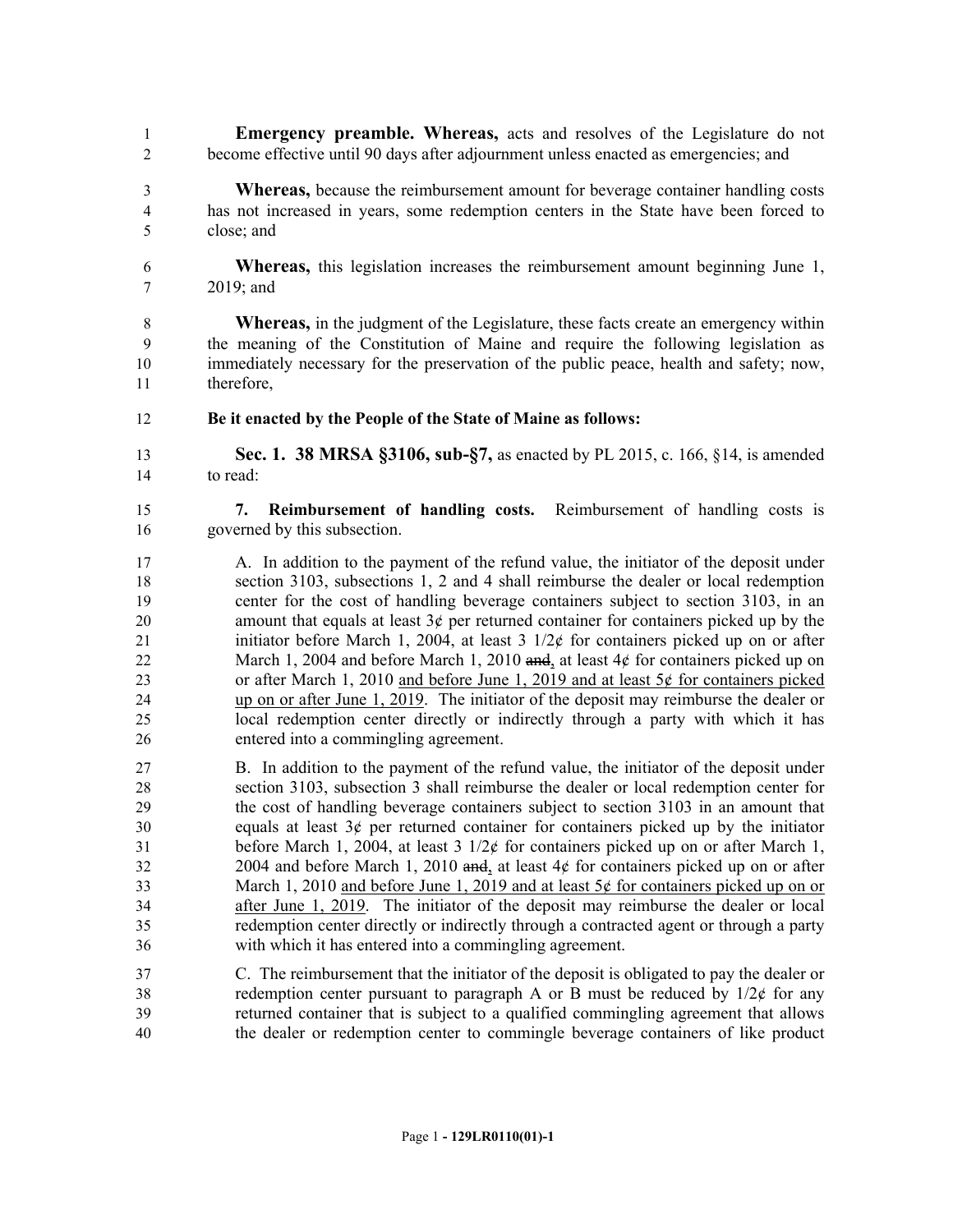group, material and size. A commingling agreement is qualified for purposes of this paragraph if the department determines that 50% or more of the beverage containers of like product group, material and size for which the deposits are being initiated in the State are covered by the commingling agreement or that the initiators of deposit covered by the commingling agreement are initiators of deposit for wine containers who each sell no more than 100,000 gallons of wine or 500,000 beverage containers that contain wine in a calendar year. Once the initiator of deposit has established a qualified commingling agreement for containers of a like product group, material and size, the department shall allow additional brands to be included from a different product group if they are of like material. The State, through the Department of Administrative and Financial Services, Bureau of Alcoholic Beverages and Lottery Operations, shall make every reasonable effort to enter into a qualified commingling agreement under this paragraph with every other initiator of deposit for beverage containers that are of like product group, size and material as the beverage containers for which the State is the initiator of deposit.

 D. Paragraphs A, B and C do not apply to a brewer who annually produces no more than 50,000 gallons of its product or a bottler of water who annually sells no more than 250,000 containers each containing no more than one gallon of its product. In addition to the payment of the refund value, an initiator of deposit under section 3103, subsections 1 to 4 who is also a brewer who annually produces no more than 50,000 gallons of its product or a bottler of water who annually sells no more than 250,000 containers each containing no more than one gallon of its product shall reimburse the dealer or local redemption center for the cost of handling beverage 24 containers subject to section in an amount that equals at least  $3¢$  per returned container.

**Sec. 2. 38 MRSA §3119** is enacted to read:

## **§3119. Beverage container handling fee review panel**

 **1. Convene biennially.** Beginning in September 2021, and every 2 years thereafter, the commissioner shall convene a panel, referred to in this section as "the panel," to review the adequacy of the reimbursement established in section 3106, subsection 7 for beverage container handling costs.

- **2. Membership; term.** The commissioner shall appoint 7 members to the panel to serve for a 4-month term. The panel members must include:
- A. Two members who represent initiators of deposit;
- B. Two members who represent local redemption centers;
- C. One representative of a nonprofit organization that works with issues associated with beverage container recycling;
- D. One member of the public; and
- E. One representative of the department.
- **3. Duties.** The panel shall review the amount established in section 3106, subsection 7 for the reimbursement of handling costs and shall assess the adequacy of that amount to